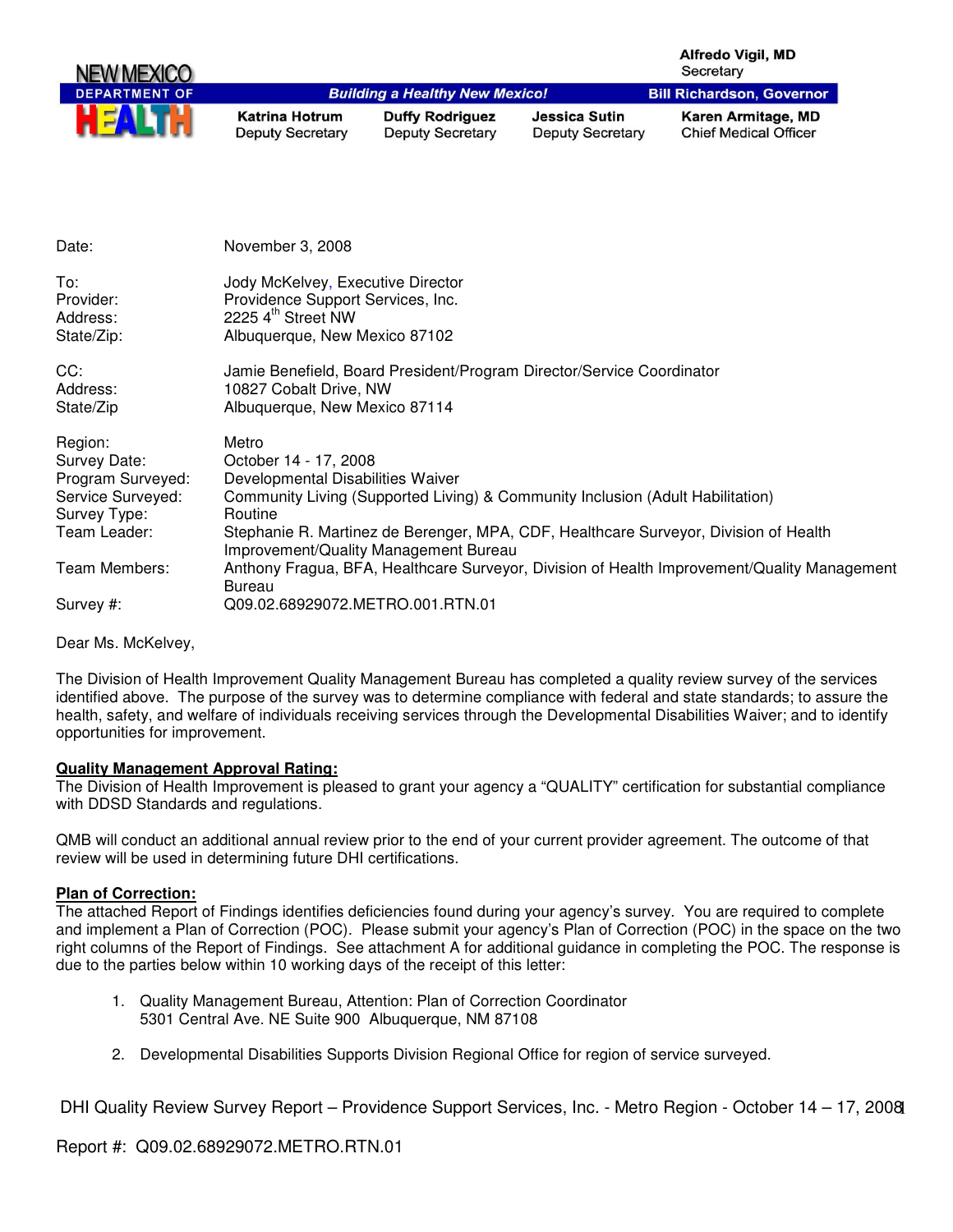Upon notification from QMB that your Plan of Correction has been approved, you must implement all remedies and corrective actions within 45 working days. If your plan of correction is denied, you must resubmit a revised plan ASAP for approval. All remedies must still be completed within 45 working days of the original submission.

Failure to submit, complete or implement your POC within the required time frames will result in the imposition of a \$200 per day Civil Monetary Penalty until it is received, completed and/or implemented.

#### **Request for Informal Reconsideration of Findings (IRF):**

If you disagree with a determination of noncompliance (finding) you have 10 working days upon receipt of this notice to request an IRF. Submit your request for an IRF in writing to:

> QMB Deputy Bureau Chief 5301 Central Ave NE Suite #900 Albuquerque, NM 87108 Attention: IRF request

A request for an IRF will not delay the implementation of your Plan of Correction which must be completed within 45 working days. Providers may not appeal the nature or interpretation of the standard or regulation, the team composition, sampling methodology or the Scope and Severity of the finding.

If the IRF approves the change or removal of a finding, you will be advised of any changes.

This IRF process is separate and apart from the Informal Dispute Resolution (IDR) and Fair Hearing Process for Sanctions from DOH.

Please call the Team Leader at 505-222-8641, if you have questions about the survey or the report. Thank you for your cooperation and for the work you perform.

Sincerely, ómanet

Stephanie R. Martinez de Berenger, M.P.A. Team Lead/Healthcare Surveyor Division of Health Improvement Quality Management Bureau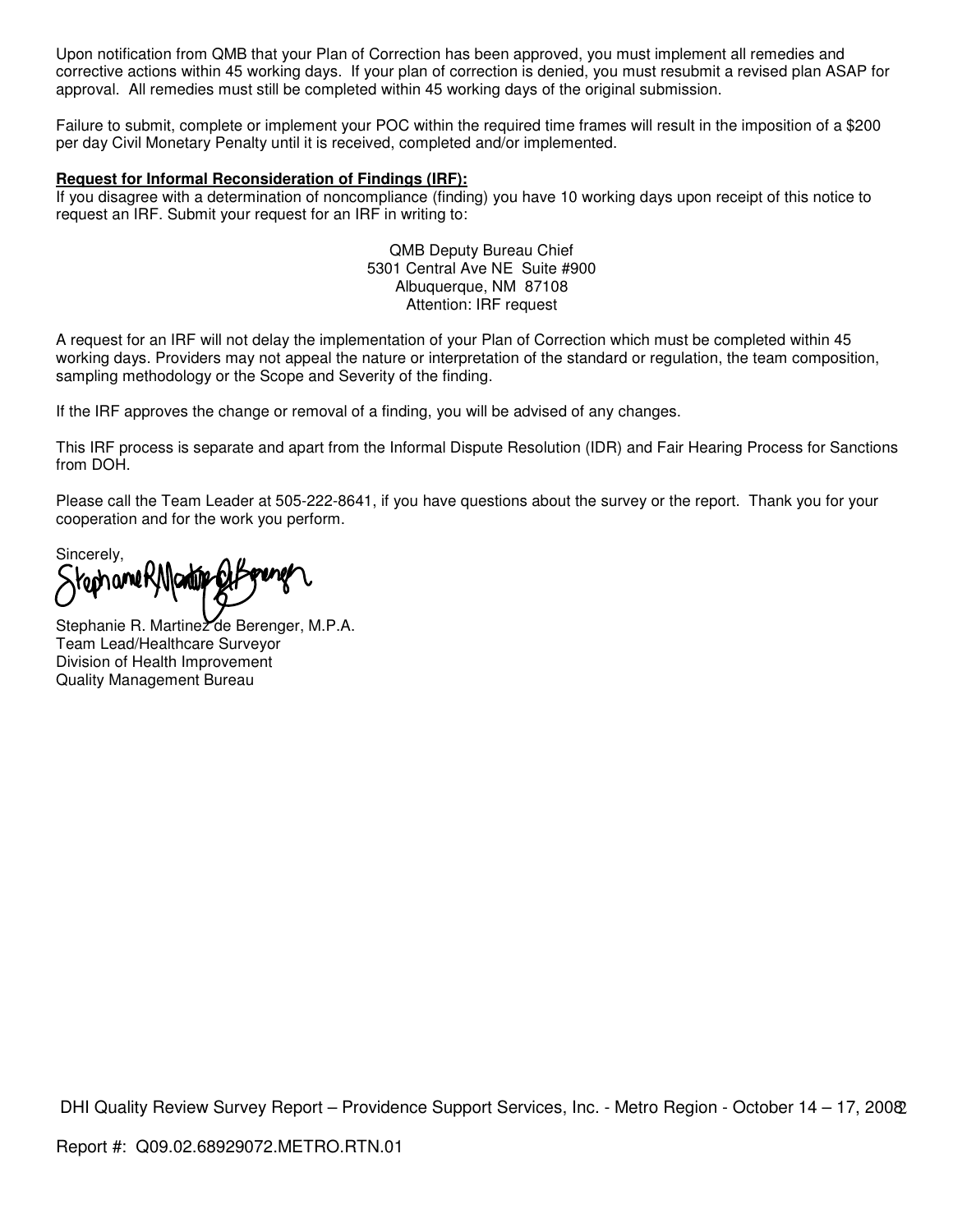| October 14, 2008                                                                                                                                                                                                                                                                                                                                                                                                                 |                                                                                                                                                                                                                      |  |  |
|----------------------------------------------------------------------------------------------------------------------------------------------------------------------------------------------------------------------------------------------------------------------------------------------------------------------------------------------------------------------------------------------------------------------------------|----------------------------------------------------------------------------------------------------------------------------------------------------------------------------------------------------------------------|--|--|
|                                                                                                                                                                                                                                                                                                                                                                                                                                  | <b>Providence Support Services, Inc.</b><br>Jody McKelvey, Executive Director                                                                                                                                        |  |  |
| DOH/DHI/QMB                                                                                                                                                                                                                                                                                                                                                                                                                      | Stephanie R. Martinez de Berenger, MPA, CDF Lead/Healthcare Surveyor                                                                                                                                                 |  |  |
| October 17, 2008                                                                                                                                                                                                                                                                                                                                                                                                                 |                                                                                                                                                                                                                      |  |  |
|                                                                                                                                                                                                                                                                                                                                                                                                                                  | <b>Providence Support Services, Inc.</b><br>Jamie Benefield, Program Director/Service Coordinator<br>Joyce Cummings, LPN, Agency Nurse<br>John McKelvey, Day Services Director<br>Gwen Schelter, Residential Manager |  |  |
| DOH/DHI/QMB                                                                                                                                                                                                                                                                                                                                                                                                                      | Stephanie R. Martinez de Berenger, MPA, CDF<br>Lead/Healthcare Surveyor<br>Anthony Fragua, B.F.A., Healthcare Surveyor                                                                                               |  |  |
| Number:                                                                                                                                                                                                                                                                                                                                                                                                                          | 4                                                                                                                                                                                                                    |  |  |
| Number:                                                                                                                                                                                                                                                                                                                                                                                                                          | 1                                                                                                                                                                                                                    |  |  |
| Number:<br>3 - Adult Habilitation                                                                                                                                                                                                                                                                                                                                                                                                | 4<br>4 - Supported Living                                                                                                                                                                                            |  |  |
| Number:                                                                                                                                                                                                                                                                                                                                                                                                                          | 4                                                                                                                                                                                                                    |  |  |
| Number:                                                                                                                                                                                                                                                                                                                                                                                                                          | 4                                                                                                                                                                                                                    |  |  |
| <b>Billing Records</b><br><b>Medical Records</b><br>$\bullet$<br>Incident Management Records<br>٠<br><b>Personnel Files</b><br><b>Training Records</b><br>Agency Policy and Procedure<br><b>Caregiver Criminal History Screening Records</b><br><b>Employee Abuse Registry</b><br>Human Rights Notes and/or Meeting Minutes<br>Nursing personnel files<br><b>Evacuation Drills</b><br>Quality Improvement/Quality Assurance Plan |                                                                                                                                                                                                                      |  |  |
|                                                                                                                                                                                                                                                                                                                                                                                                                                  |                                                                                                                                                                                                                      |  |  |

CC: Distribution List: DOH - Division of Health Improvement

- DOH Developmental Disabilities Supports Division
- DOH Office of Internal Audit
- HSD Medical Assistance Division

DHI Quality Review Survey Report - Providence Support Services, Inc. - Metro Region - October 14 - 17, 2008

Report #: Q09.02.68929072.METRO.RTN.01

**Survey Process Employed:**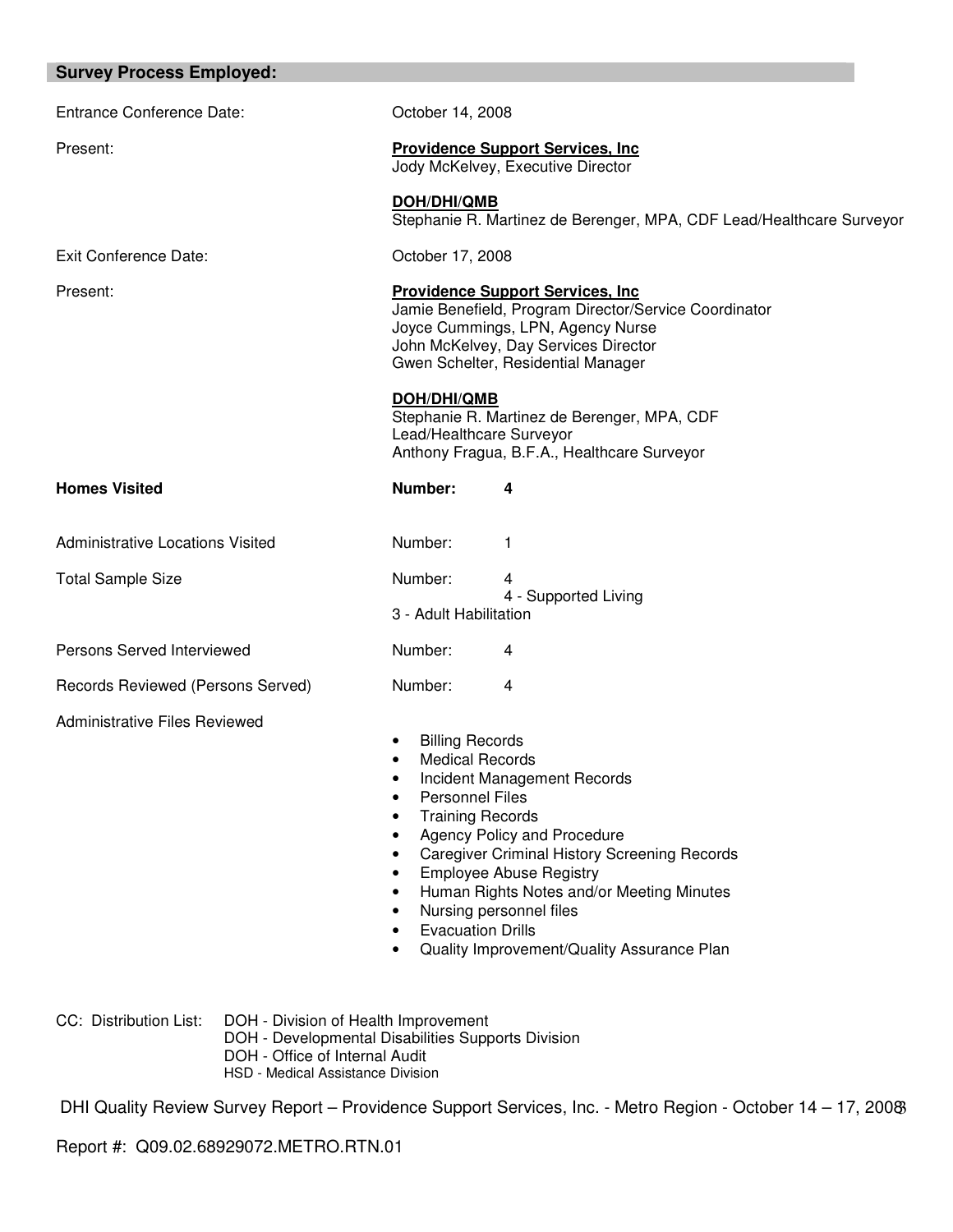# **Provider Instructions for Completing the QMB Plan of Correction (POC) Process**

- After a QMB Quality Review, your Survey Report will be sent to you via certified mail. You may request that it also be sent to you electronically by calling George Perrault, Plan of Correction Coordinator at 505-222-8624.
- Within 10 business days of the date you received your survey report, you must develop and send your Plan of Correction response to the QMB office. (Providers who do not pick up their mail will be referred to the Internal Review Committee [IRC]).
- For each Deficiency in your Survey Report, include specific information about HOW you will correct each Deficiency, WHO will fix each Deficiency ("Responsible Party"), and by WHEN ("Date Due").
- Your POC must not only address HOW, WHO and WHEN each Deficiency will be corrected, but must also address overall systemic issues to prevent the Deficiency from reoccurring, i.e., Quality Assurance (QA). Your description of your QA must include specifics about your selfauditing processes, such as HOW OFTEN you will self-audit, WHO will do it, and WHAT FORMS will be used.
- Corrective actions should be incorporated into your agency's Quality Assurance/Quality Improvement policies and procedures.
- You may send your POC response electronically to George.Perrault@state.nm.us, by fax (505- 841-5815), or by postal mail.
- Do not send supporting documentation to QMB until after your POC has been approved by QMB.
- QMB will notify you if your POC has been "Approved" or "Denied".
- Whether your POC is "Approved" or "Denied", you have a maximum of 45 business days to correct all survey Deficiencies from the date of receipt of your Survey Report. If your POC is "Denied" it must be revised and resubmitted ASAP, as the 45 working day limit is in effect. Providers whose revised POC is denied will be referred to the IRC.
- The POC must be completed on the official QMB Survey Report and Plan of Correction Form, unless approved in advance by the POC Coordinator.
- The following Deficiencies must be corrected within the deadlines below (after receipt of your Survey Report):

| $\circ$ CCHS and EAR:              | 10 working days |
|------------------------------------|-----------------|
| $\circ$ Medication errors:         | 10 working days |
| $\circ$ IMS system/training:       | 20 working days |
| $\circ$ ISP related documentation: | 30 working days |
| $\circ$ DDSD Training              | 45 working days |

- If you have questions about the POC process, call the QMB POC Coordinator, George Perrault at 505-222-8624 for assistance.
- For Technical Assistance (TA) in developing or implementing your POC, contact your local DDSD Regional Office.
- Once your POC has been approved by QMB, the POC may not be altered or the dates changed.

DHI Quality Review Survey Report - Providence Support Services, Inc. - Metro Region - October 14 - 17, 200&

Report #: Q09.02.68929072.METRO.RTN.01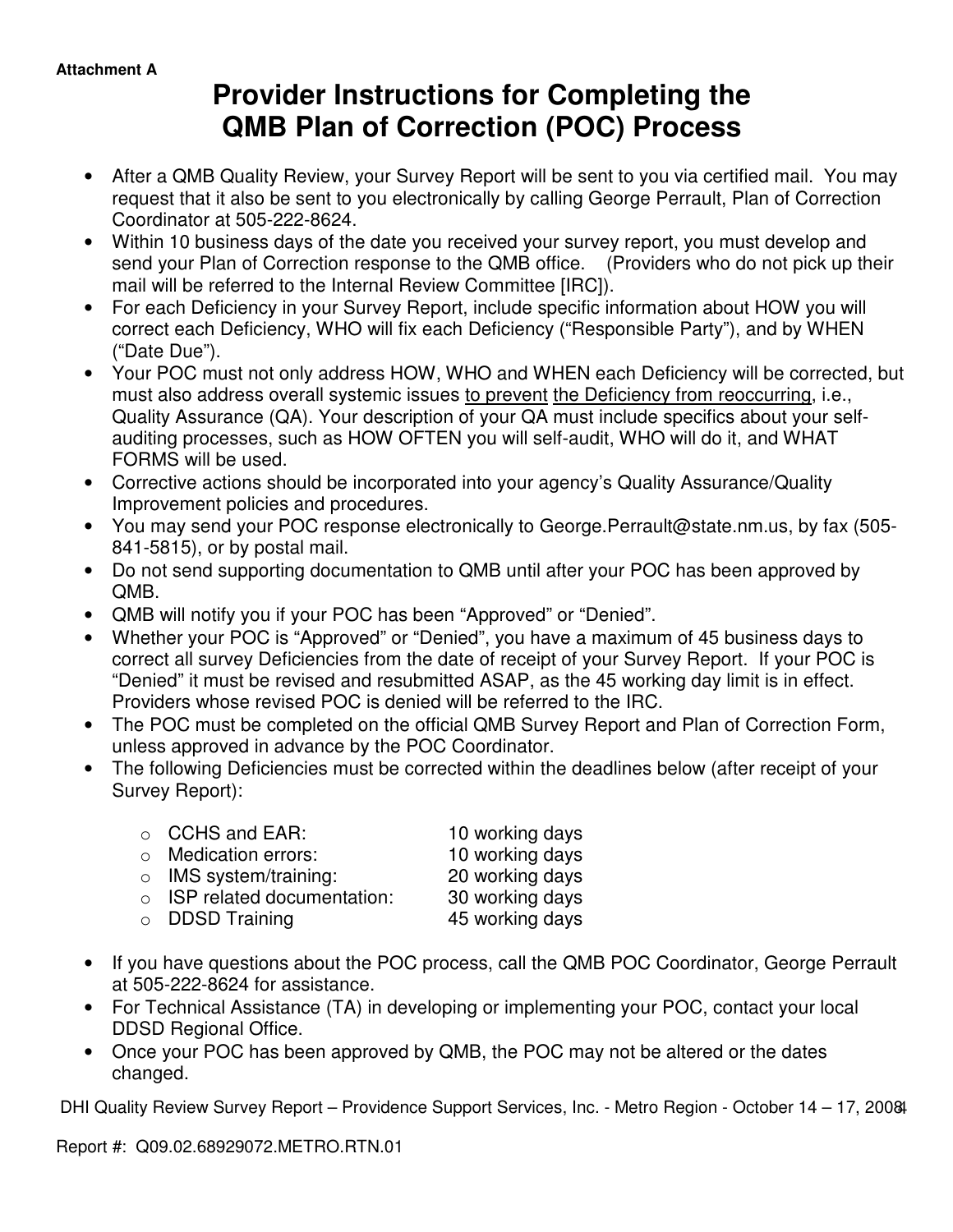- Requests for an extension or modification of your POC (post approval) must be made in writing and submitted to the POC Coordinator at QMB, and are approved on a case-by case basis.
- When submitting supporting documentation, organize your documents by Tag #s, and annotate or label each document using Individual #s.
- Do not submit original documents, copies are fine. Originals must be maintained in the agency/client file(s) as per DDSD Standards.
- Failure to submit, complete or implement your POC within the required timeframes will result in a referral to the IRC and the possible imposition of a \$200 per day Civil Monetary Penalty until it is received, completed and/or implemented.

DHI Quality Review Survey Report - Providence Support Services, Inc. - Metro Region - October 14 - 17, 200 $\delta$ Report #: Q09.02.68929072.METRO.RTN.01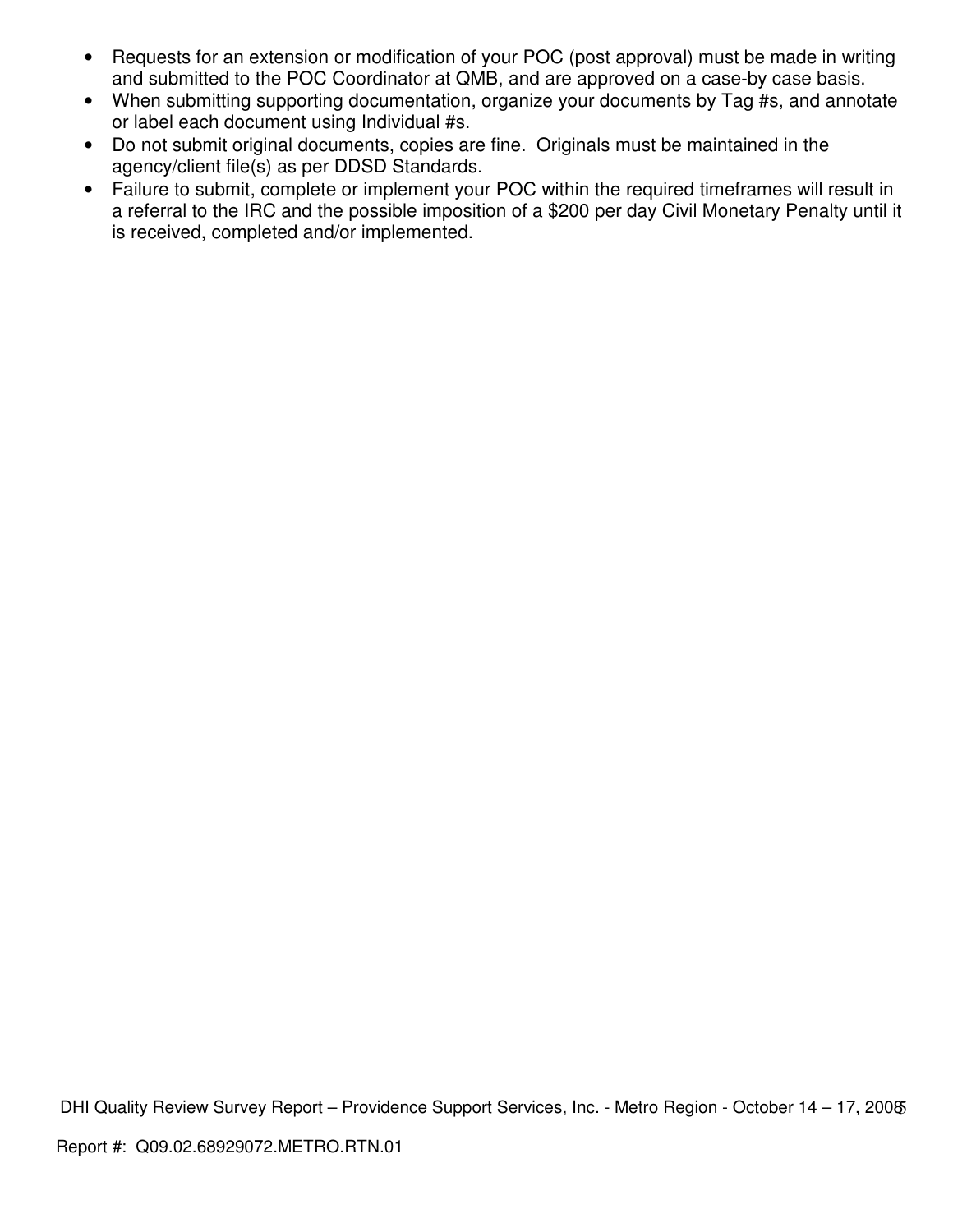# **QMB Scope and Severity Matrix of survey results**

Each deficiency in your Report of Findings is scored on a Scope and Severity Scale. The culmination of each deficiency's Scope and Severity is used to determine degree of compliance to standards and regulations and level of QMB Certification.

|                 |                         |                                                                |                                  | <b>SCOPE</b>                       |                                               |
|-----------------|-------------------------|----------------------------------------------------------------|----------------------------------|------------------------------------|-----------------------------------------------|
|                 |                         |                                                                | <b>Isolated</b><br>$01\% - 15\%$ | <b>Pattern</b><br><b>16% - 79%</b> | <b>Widespread</b><br>$80\% - 100\%$           |
| <b>SEVERITY</b> | High Impact             | Immediate<br>Jeopardy to<br>individual health<br>and or safety | J.                               | K.                                 | L.                                            |
|                 |                         | <b>Actual harm</b>                                             | G.                               | Н.                                 | I.                                            |
|                 |                         | <b>No Actual Harm</b><br><b>Potential for more</b>             | D.                               | Ε.                                 | $F.$ (3 or more)                              |
|                 | Medium<br><b>Impact</b> | than minimal harm                                              | $D.$ (2 or less)                 |                                    | <b>F.</b> (no conditions<br>of participation) |
|                 | Impact<br>Low           | No Actual Harm<br>Minimal potential<br>for harm.               | A.                               | <b>B.</b>                          | C.                                            |

Scope and Severity Definitions:

## Key to Scope scale:

Isolated:

A deficiency that is limited to 1% to 15% of the sample, usually impacting no more than one or two individuals in the sample.

# Pattern:

A deficiency that impacts a number or group of individuals from 16% to 79% of the sample is defined as a pattern finding. Pattern findings suggest the need for system wide corrective actions.

## Widespread:

A deficiency that impacts most or all (80% to 100%) of the individuals in the sample is defined as widespread or pervasive. Widespread findings suggest the need for system wide corrective actions as well as the need to implement a Continuous Quality Improvement process to improve or build infrastructure. Widespread findings must be referred to the Internal Review Committee for review and possible actions or sanctions.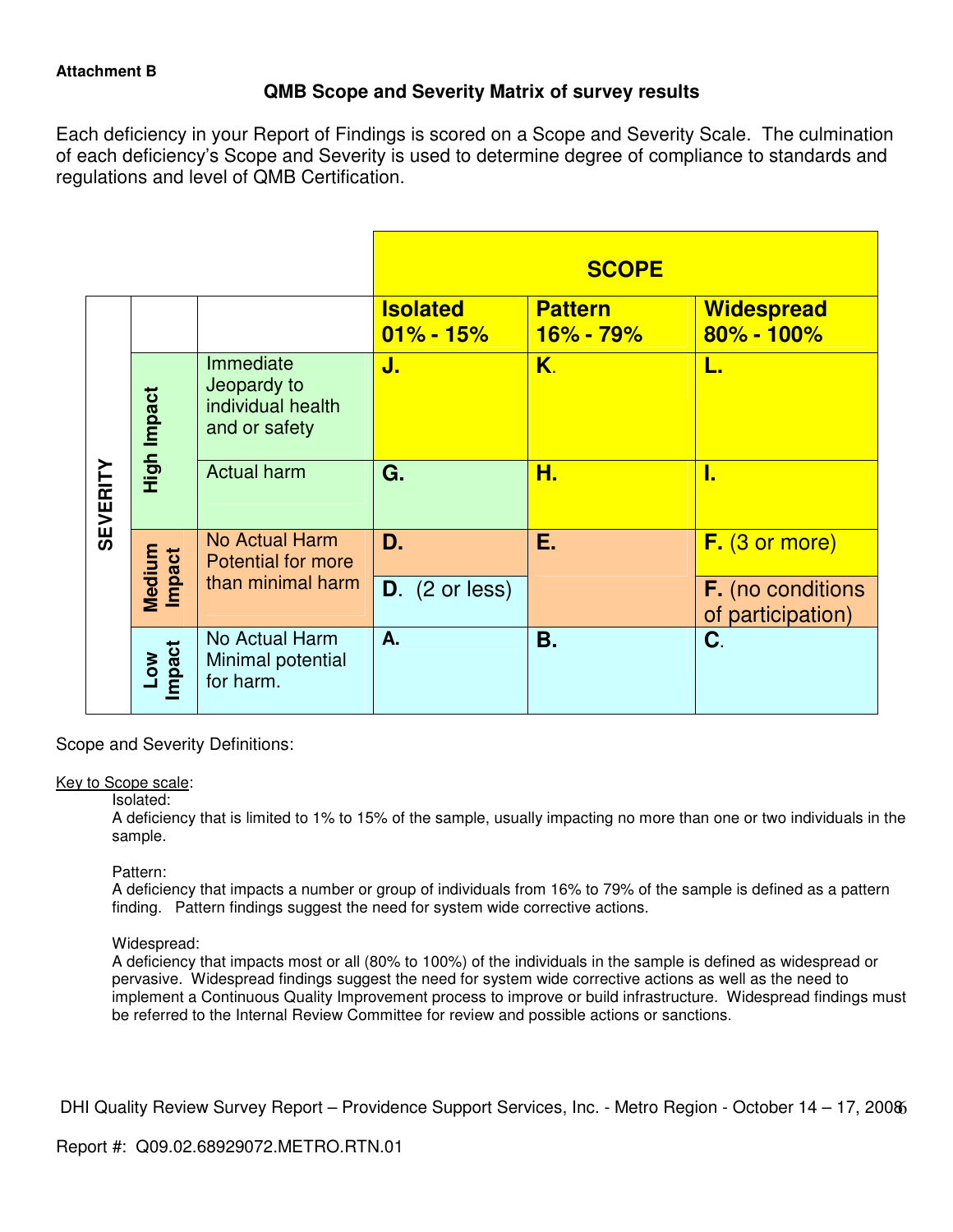#### Key to Severity scale:

#### Low Impact Severity: (Blue)

Low level findings have no or minimal potential for harm to an individual. Providers that have no findings above a "C" level may receive a "Quality" Certification approval rating from QMB.

#### Medium Impact Severity: (Tan)

Medium level findings have a potential for harm to an individual. Providers that have no findings above a "F" level and/or no more than two F level findings and no F level Conditions of Participation may receive a "Merit" Certification approval rating from QMB.

#### High Impact Severity: (Green or Yellow)

High level findings are when harm to an individual has occurred. Providers that have no findings above "I" level may only receive a "Standard" Approval rating from QMB and will be referred to the IRC.

High Impact Severity: (Yellow)

"J, K, and L" Level findings:

This is a finding of Immediate Jeopardy. If a provider is found to have "I" level findings or higher, with an outcome of Immediate Jeopardy, including repeat findings or Conditions of Participation they will be referred to the Internal Review Committee.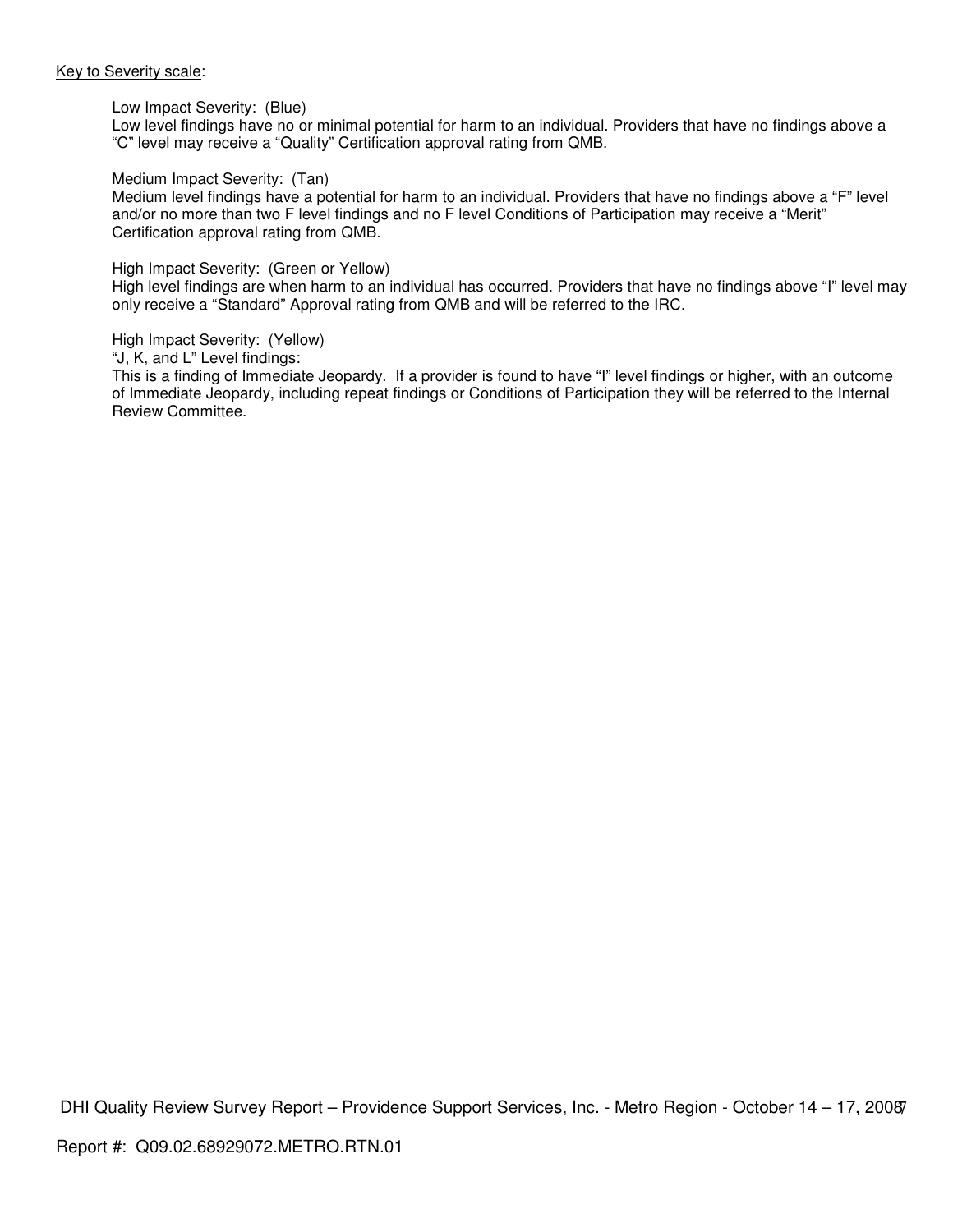# **Guidelines for the Provider Informal Reconsideration of Finding (IRF) Process**

# **Introduction:**

Throughout the process, surveyors are openly communicating with providers. Open communication means that surveyors have clarified issues and/or requested missing information before completing the review. Regardless, there may still be instances where the provider disagrees with a specific finding.

To informally dispute a finding the provider must request in writing an Informal Reconsideration of the Finding (IRF) to the QMB Deputy Bureau Chief **within 10 working days** of receipt of the final report.

The written request for an IRF must be completed on the **QMB Request for Informal Reconsideration of Finding Form** (available on the QMB website) and must specify in detail the request for reconsideration and why the finding is inaccurate. The **IRF request must include all supporting documentation or evidence that was not previously reviewed during the survey process.** 

## **The following limitations apply to the IRF process:**

- The request for an IRF and all supporting evidence must be received in 10 days.
- Findings based on evidence requested during the survey and not provided may not be subject to reconsideration.
- The supporting documentation must be new evidence not previously reviewed by the survey team.
- Providers must continue to complete their plan of correction during the IRF process
- Providers may not request an IRF to challenge the Scope and Severity of a finding.
- Providers may not request an IRF to challenge the sampling methodology.
- Providers may not request an IRF based on disagreement with the nature of the standard or regulation.
- Providers may not request an IRF to challenge the team composition
- Providers may not request an IRF to challenge the QMB Quality Approval Rating and the length of their DDSD provider contract.

## **A Provider forfeits the right to an IRF if the request is not made within 10 working days of receiving the report and does not include all supporting documentation or evidence to show compliance with the standards and regulations.**

QMB has 30 working days to complete the review and notify the provider of the decision. The request will be reviewed by the IRF committee. The Provider will be notified in writing of the ruling, no face to face meeting will be conducted.

When a Provider requests that a finding be reconsidered, it does not stop or delay the Plan of Correction process. **Providers must continue to complete the Plan of Correction, including the finding in dispute regardless of the IRF status.** If a finding is successfully reconsidered, it will be noted and will be removed or modified from the report. It should be noted that in some cases a Plan of Correction may be completed prior to the IRF process being completed. The provider will be notified in writing on the decisions of the IRF committee.

## **Administrative Review Process:**

If a Provider desires to challenge the decision of the IRF committee they may request an Administrative Review by the DHI and DDSD Director. The Request must be made in writing to the QMB Bureau Chief and received within 5 days of notification from the IRF decision.

DHI Quality Review Survey Report - Providence Support Services, Inc. - Metro Region - October 14 - 17, 2008

Report #: Q09.02.68929072.METRO.RTN.01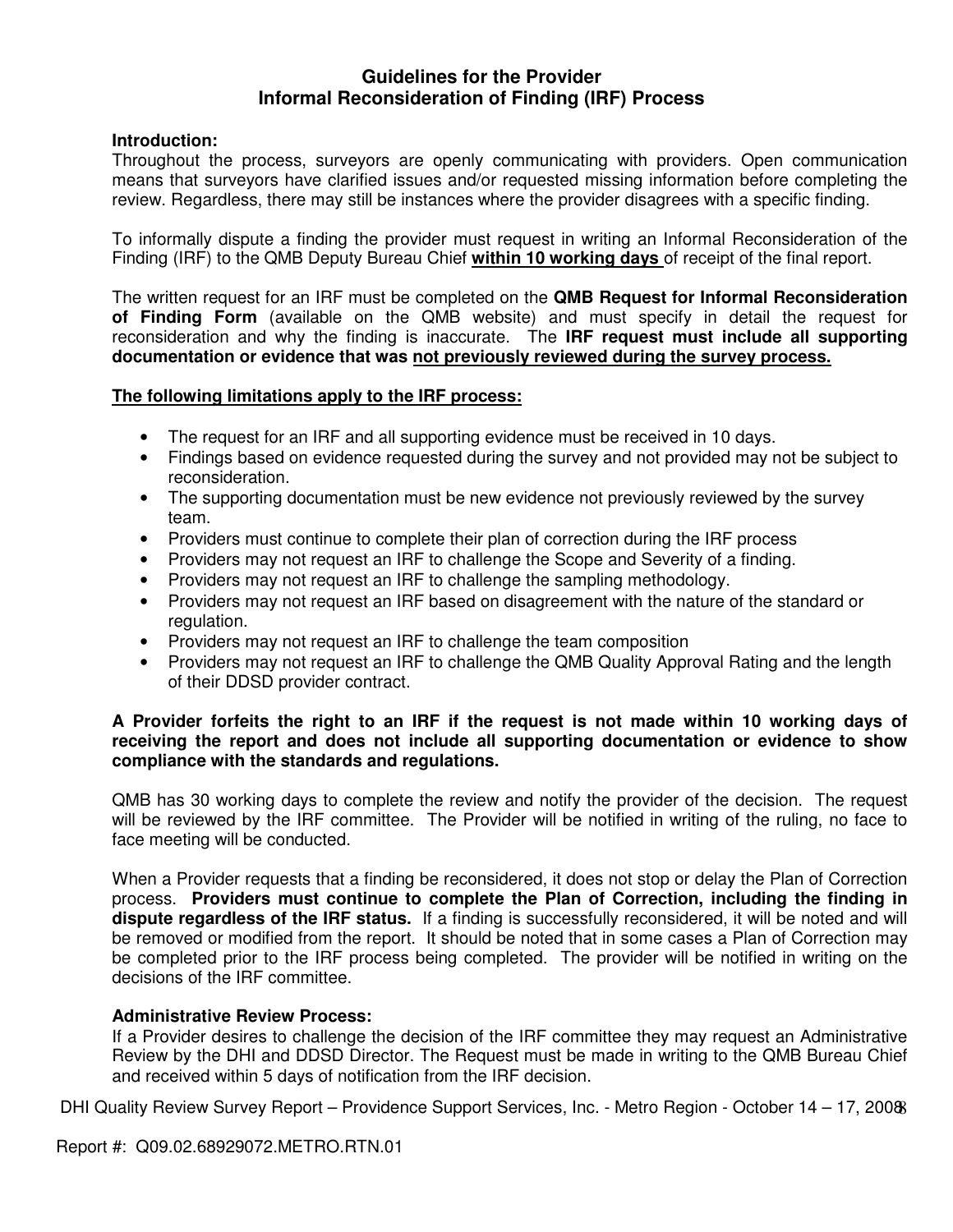# **Regarding IRC Sanctions:**

The Informal Reconsideration of the Finding process is a separate process specific to QMB Survey Findings and should not be confused with any process associated with IRC Sanctions.

If a Provider desires to Dispute or Appeal an IRC Sanction that is a separate and different process. Providers may choose the Informal Dispute Resolution Process or the Formal Medicaid Fair Hearing Process to dispute or appeal IRC sanctions, please refer to the DOH Sanction policy and section 39 of the provider contract agreement.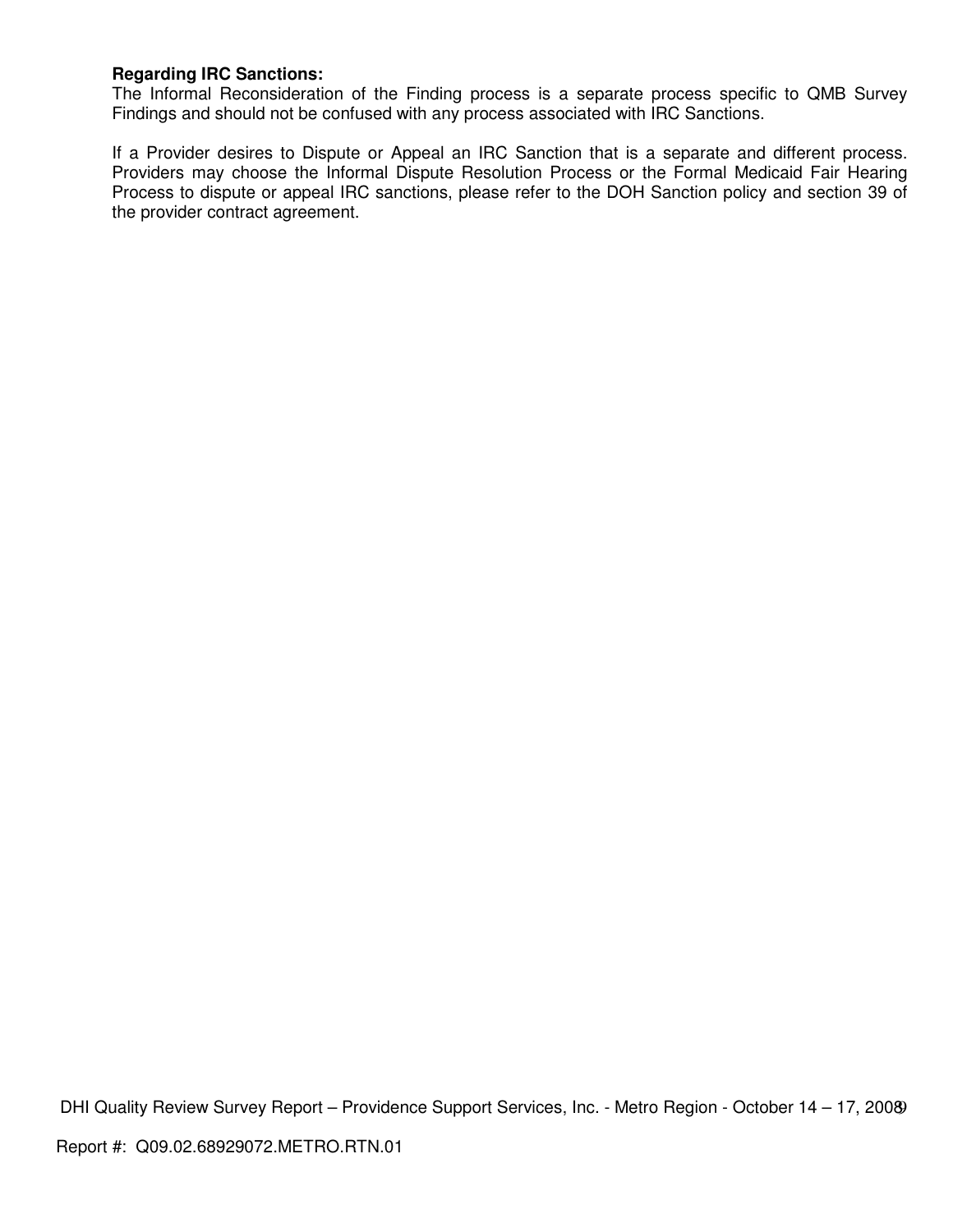| <b>Providence Support Services, Inc. - Metro Region</b>                        |
|--------------------------------------------------------------------------------|
| Developmental Disabilities Waiver                                              |
| Community Living (Supported Living) & Community Inclusion (Adult Habilitation) |
| Routine                                                                        |
| October 14 - 17, 2007                                                          |
|                                                                                |

| <b>Statute</b>                                                                                                                                                                                                                                                                                                                                                                                                                                                                                                                                                                                                                                                                                                                                                                                                                                                                                                                                                                                                                                                                                                                                                                                                                                                                                                                                                                             | <b>Deficiency</b>                                                                                                                                                                                                                                                                                                                                                                                                                                                                                                                                                                                                           | <b>Agency Plan of Correction and</b><br><b>Responsible Party</b> | Date Due |
|--------------------------------------------------------------------------------------------------------------------------------------------------------------------------------------------------------------------------------------------------------------------------------------------------------------------------------------------------------------------------------------------------------------------------------------------------------------------------------------------------------------------------------------------------------------------------------------------------------------------------------------------------------------------------------------------------------------------------------------------------------------------------------------------------------------------------------------------------------------------------------------------------------------------------------------------------------------------------------------------------------------------------------------------------------------------------------------------------------------------------------------------------------------------------------------------------------------------------------------------------------------------------------------------------------------------------------------------------------------------------------------------|-----------------------------------------------------------------------------------------------------------------------------------------------------------------------------------------------------------------------------------------------------------------------------------------------------------------------------------------------------------------------------------------------------------------------------------------------------------------------------------------------------------------------------------------------------------------------------------------------------------------------------|------------------------------------------------------------------|----------|
| Tag # 1A09 Medication Delivery (MAR)                                                                                                                                                                                                                                                                                                                                                                                                                                                                                                                                                                                                                                                                                                                                                                                                                                                                                                                                                                                                                                                                                                                                                                                                                                                                                                                                                       | <b>Scope and Severity Rating: D</b>                                                                                                                                                                                                                                                                                                                                                                                                                                                                                                                                                                                         |                                                                  |          |
| Developmental Disabilities (DD) Waiver Service<br>Standards effective 4/1/2007<br><b>CHAPTER 1 II. PROVIDER AGENCY</b><br><b>REQUIREMENTS:</b> The objective of these<br>standards is to establish Provider Agency policy,<br>procedure and reporting requirements for DD<br>Medicaid Waiver program. These requirements<br>apply to all such Provider Agency staff, whether<br>directly employed or subcontracting with the<br>Provider Agency. Additional Provider Agency<br>requirements and personnel qualifications may<br>be applicable for specific service standards.<br>Е.<br><b>Medication Delivery: Provider Agencies</b><br>that provide Community Living, Community<br>Inclusion or Private Duty Nursing services shall<br>have written policies and procedures regarding<br>medication(s) delivery and tracking and reporting<br>of medication errors in accordance with DDSD<br>Medication Assessment and Delivery Policy and<br>Procedures, the Board of Nursing Rules and<br>Board of Pharmacy standards and regulations.<br>When required by the DDSD Medication<br>(2)<br>Assessment and Delivery Policy, Medication<br>Administration Records (MAR) shall be<br>maintained and include:<br>(a) The name of the individual, a transcription<br>of the physician's written or licensed<br>health care provider's prescription<br>including the brand and generic name of | Based on record review the Agency failed to<br>maintain Medication Administration Records<br>(MAR) for 1 of 4 Individuals.<br>Medication Administration Records (MAR) were<br>reviewed for the months of June, July and<br>August 2008 for 4 of 4 individuals.<br>The following MARs contained missing<br>medications entries and/or other errors for 1 of 4<br>individuals:<br>Individual #4<br>August 2008<br>MAR contained missing entries. No<br>documentation found indicating reason for<br>missing entries:<br>• Oxycodone w/Apap (acetaminophen)<br>5/325mg (1 time daily) - Blank 8/29/2008<br>$(8:00 \text{ pm})$ |                                                                  |          |
| the medication, diagnosis for which the                                                                                                                                                                                                                                                                                                                                                                                                                                                                                                                                                                                                                                                                                                                                                                                                                                                                                                                                                                                                                                                                                                                                                                                                                                                                                                                                                    |                                                                                                                                                                                                                                                                                                                                                                                                                                                                                                                                                                                                                             |                                                                  |          |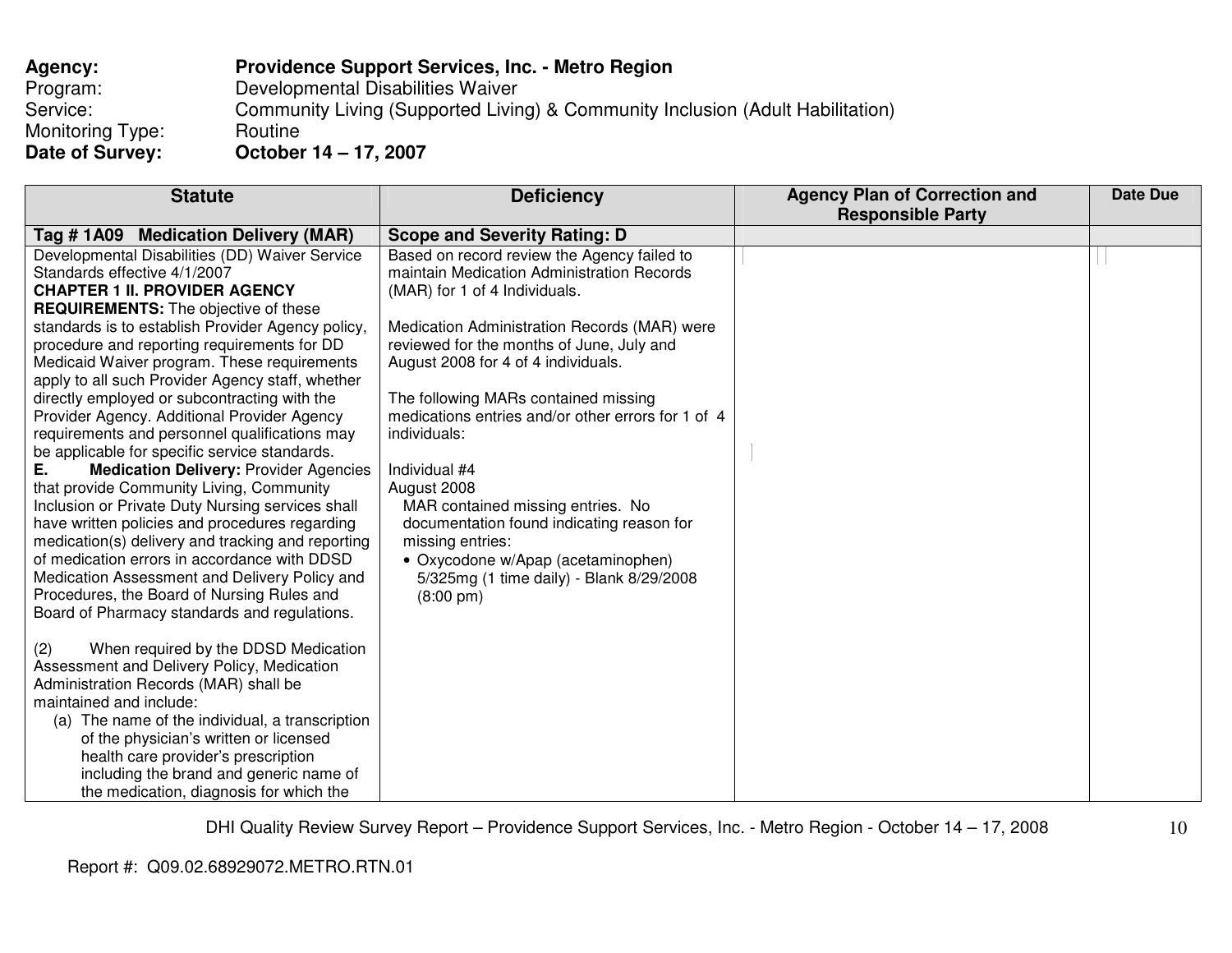|     | medication is prescribed;                       |  |  |
|-----|-------------------------------------------------|--|--|
|     | (b) Prescribed dosage, frequency and            |  |  |
|     | method/route of administration, times and       |  |  |
|     | dates of administration;                        |  |  |
|     | (c) Initials of the individual administering or |  |  |
|     | assisting with the medication;                  |  |  |
|     | (d) Explanation of any medication irregularity; |  |  |
|     | (e) Documentation of any allergic reaction or   |  |  |
|     | adverse medication effect; and                  |  |  |
| (f) | For PRN medication, an explanation for          |  |  |
|     | the use of the PRN medication shall             |  |  |
|     | include observable signs/symptoms or            |  |  |
|     | circumstances in which the medication is        |  |  |
|     | to be used, and documentation of                |  |  |
|     | effectiveness of PRN medication                 |  |  |
|     | administered.                                   |  |  |
|     | (3) The Provider Agency shall also maintain a   |  |  |
|     | signature page that designates the full         |  |  |
|     | name that corresponds to each initial used      |  |  |
|     | to document administered or assisted            |  |  |
|     | delivery of each dose;                          |  |  |
| (4) | MARs are not required for individuals           |  |  |
|     | participating in Independent Living who self-   |  |  |
|     | administer their own medications;               |  |  |
| (5) | Information from the prescribing pharmacy       |  |  |
|     | regarding medications shall be kept in the      |  |  |
|     | home and community inclusion service            |  |  |
|     | locations and shall include the expected        |  |  |
|     | desired outcomes of administrating the          |  |  |
|     | medication, signs and symptoms of adverse       |  |  |
|     | events and interactions with other              |  |  |
|     | medications;                                    |  |  |
|     |                                                 |  |  |
|     |                                                 |  |  |
|     |                                                 |  |  |
|     |                                                 |  |  |
|     |                                                 |  |  |
|     |                                                 |  |  |
|     |                                                 |  |  |
|     |                                                 |  |  |
|     |                                                 |  |  |
|     |                                                 |  |  |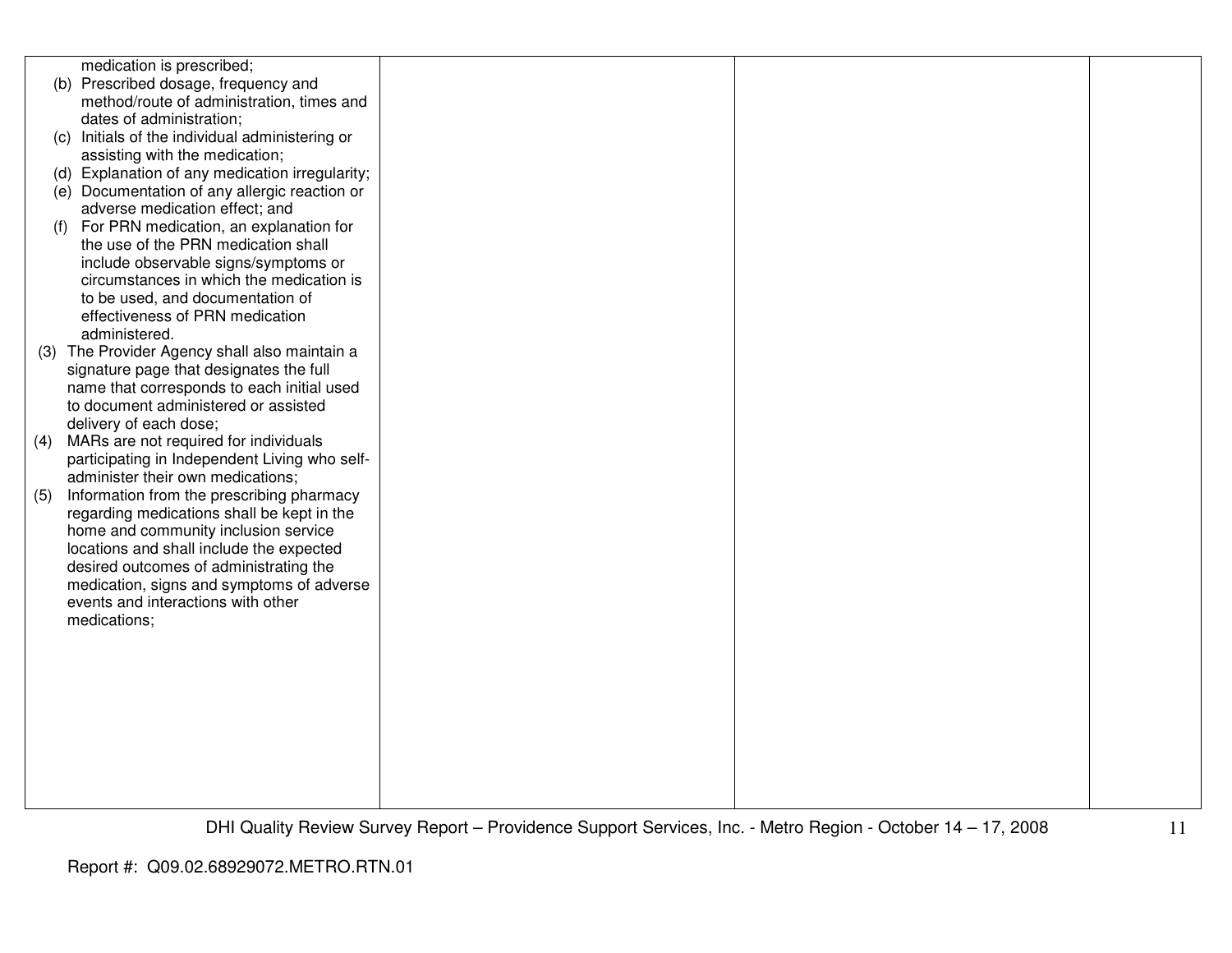| Tag #1A12 Reimbursement/Billable Units                                              | <b>Scope and Severity Rating: B</b>                                                        |  |
|-------------------------------------------------------------------------------------|--------------------------------------------------------------------------------------------|--|
| Developmental Disabilities (DD) Waiver Service                                      | Based on record review, the Agency failed to                                               |  |
| Standards effective 4/1/2007                                                        | provide written or electronic documentation as                                             |  |
| <b>CHAPTER 1 III. PROVIDER AGENCY</b>                                               | evidence for each unit billed, which contained                                             |  |
| <b>DOCUMENTATION OF SERVICE DELIVERY</b>                                            | the required information for 3 of 4 individuals.                                           |  |
| <b>AND LOCATION</b>                                                                 |                                                                                            |  |
| A. General: All Provider Agencies shall                                             | Individual #1                                                                              |  |
| maintain all records necessary to fully                                             | • The Agency billed 6 units of Adult                                                       |  |
| disclose the service, quality, quantity and                                         | Habilitation on June 30, 2008.                                                             |  |
| clinical necessity furnished to individuals                                         | Documentation provided did not contain time                                                |  |
| who are currently receiving services. The                                           | out to justify billing.                                                                    |  |
| Provider Agency records shall be<br>sufficiently detailed to substantiate the date, | Individual #3                                                                              |  |
| time, individual name, servicing Provider                                           |                                                                                            |  |
| Agency, level of services, and length of a                                          | • The Agency billed 24 units of Adult                                                      |  |
| session of service billed.                                                          | Habilitation on June 11, 13, 16 & 23, 2008.<br>Documentation provided did not contain time |  |
| <b>Billable Units:</b> The documentation of the<br><b>B.</b>                        | out to justify billing.                                                                    |  |
| billable time spent with an individual shall                                        |                                                                                            |  |
| be kept on the written or electronic record                                         | Individual #4                                                                              |  |
| that is prepared prior to a request for                                             | • The Agency billed 12 units of Adult                                                      |  |
| reimbursement from the HSD. For each                                                | Habilitation on June 23 & 29, 2008.                                                        |  |
| unit billed, the record shall contain the                                           | Documentation provided did not contain time                                                |  |
| following:                                                                          | out to justify billing.                                                                    |  |
| Date, start and end time of each service<br>(1)                                     | • The Agency billed 6 units of Adult                                                       |  |
| encounter or other billable service interval;                                       | Habilitation on July 30, 2008.                                                             |  |
| A description of what occurred during the<br>(2)                                    | Documentation provided did not contain time                                                |  |
| encounter or service interval; and                                                  | out to justify billing.                                                                    |  |
| The signature or authenticated name of<br>(3)                                       |                                                                                            |  |
| staff providing the service.                                                        |                                                                                            |  |
|                                                                                     |                                                                                            |  |
|                                                                                     |                                                                                            |  |
|                                                                                     |                                                                                            |  |
|                                                                                     |                                                                                            |  |
|                                                                                     |                                                                                            |  |
|                                                                                     |                                                                                            |  |
|                                                                                     |                                                                                            |  |
|                                                                                     |                                                                                            |  |
|                                                                                     |                                                                                            |  |
|                                                                                     |                                                                                            |  |
|                                                                                     |                                                                                            |  |
|                                                                                     |                                                                                            |  |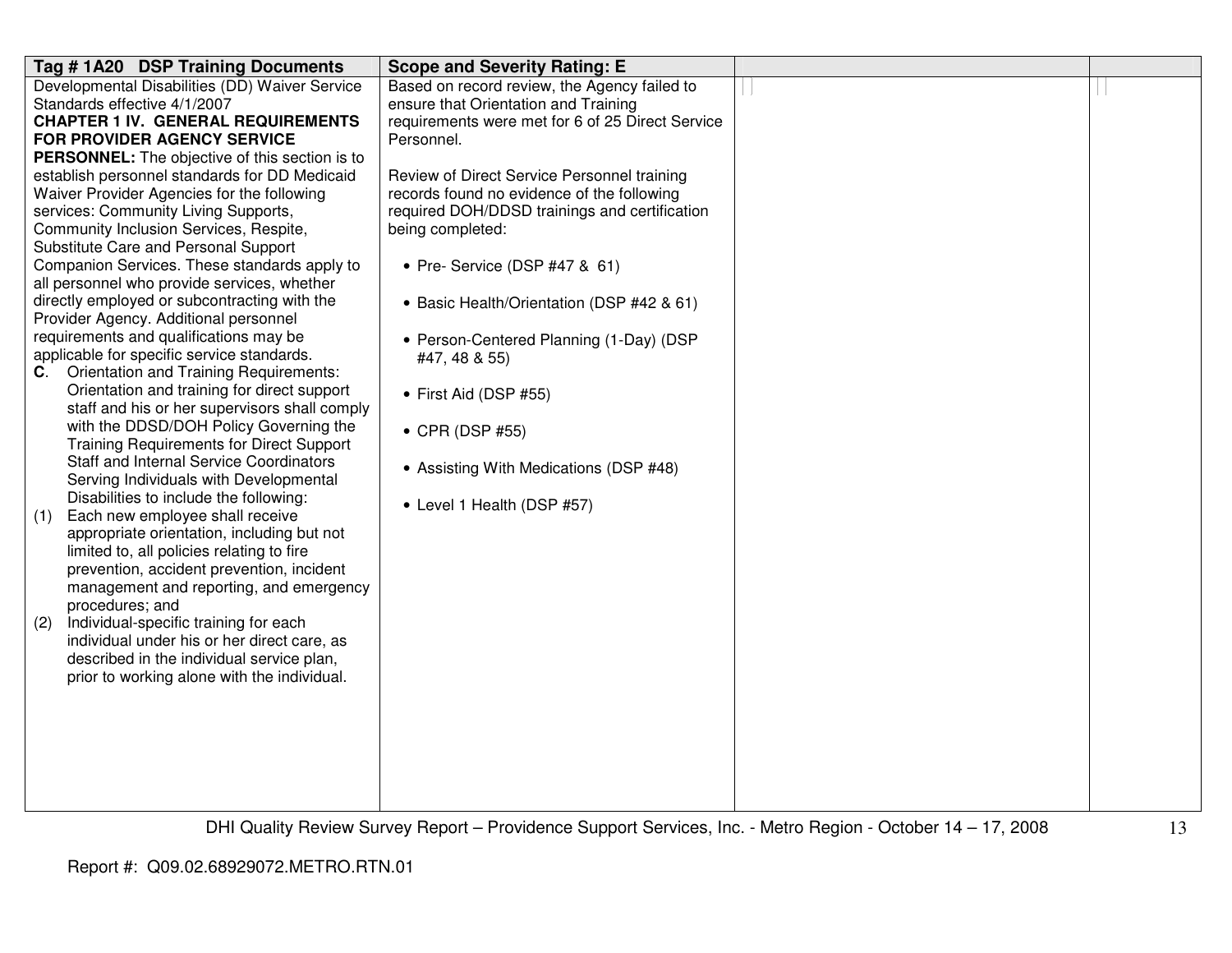| Tag #1A36 SC Training                                 | <b>Scope and Severity Rating: C</b>             |  |
|-------------------------------------------------------|-------------------------------------------------|--|
| Developmental Disabilities (DD) Waiver Service        | Based on record review, the Agency failed to    |  |
| Standards effective 4/1/2007                          | ensure that Orientation and Training            |  |
| <b>CHAPTER 1 IV. GENERAL REQUIREMENTS</b>             | requirements were met for 1 of 1 Service        |  |
| FOR PROVIDER AGENCY SERVICE                           | Coordinators.                                   |  |
| <b>PERSONNEL:</b> The objective of this section is to |                                                 |  |
| establish personnel standards for DD Medicaid         | Review of Service Coordinators training records |  |
| Waiver Provider Agencies for the following            | found no evidence of the following required     |  |
| services: Community Living Supports,                  | DOH/DDSD trainings being completed:             |  |
| Community Inclusion Services, Respite,                |                                                 |  |
| Substitute Care and Personal Support                  | • Pre-Service Manual (#68)                      |  |
| Companion Services. These standards apply to          |                                                 |  |
| all personnel who provide services, whether           |                                                 |  |
| directly employed or subcontracting with the          |                                                 |  |
| Provider Agency. Additional personnel                 |                                                 |  |
| requirements and qualifications may be                |                                                 |  |
| applicable for specific service standards.            |                                                 |  |
| Orientation and Training Requirements:<br>C.          |                                                 |  |
| Orientation and training for direct support           |                                                 |  |
| staff and his or her supervisors shall comply         |                                                 |  |
| with the DDSD/DOH Policy Governing the                |                                                 |  |
| Training Requirements for Direct Support              |                                                 |  |
| Staff and Internal Service Coordinators               |                                                 |  |
| Serving Individuals with Developmental                |                                                 |  |
| Disabilities to include the following:                |                                                 |  |
| Each new employee shall receive<br>(1)                |                                                 |  |
| appropriate orientation, including but not            |                                                 |  |
| limited to, all policies relating to fire             |                                                 |  |
| prevention, accident prevention, incident             |                                                 |  |
| management and reporting, and emergency               |                                                 |  |
| procedures; and                                       |                                                 |  |
|                                                       |                                                 |  |
|                                                       |                                                 |  |
|                                                       |                                                 |  |
|                                                       |                                                 |  |
|                                                       |                                                 |  |
|                                                       |                                                 |  |
|                                                       |                                                 |  |
|                                                       |                                                 |  |
|                                                       |                                                 |  |
|                                                       |                                                 |  |
|                                                       |                                                 |  |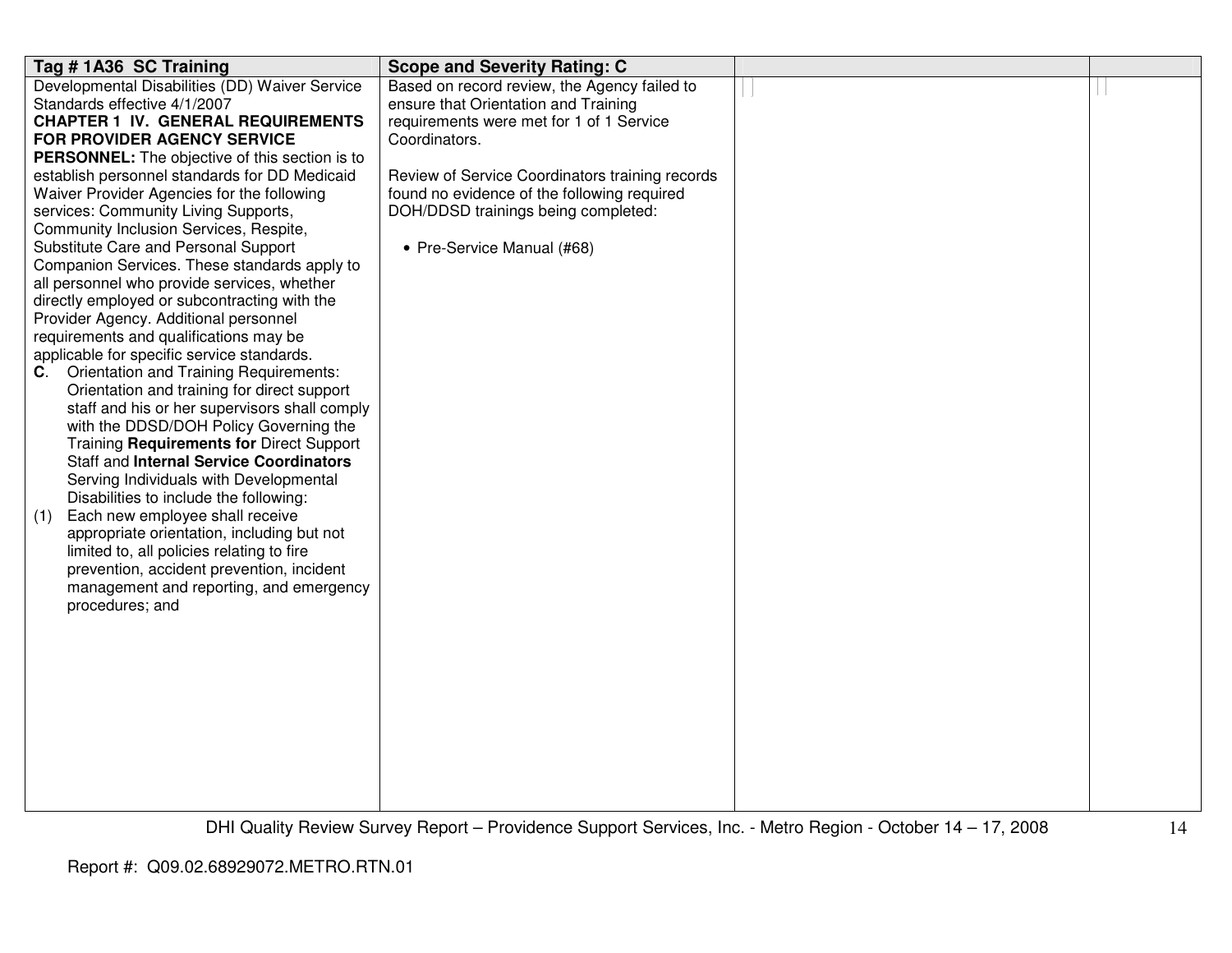| Tag # 6L14 Residential Case File                    | <b>Scope and Severity Rating: B</b>               |  |
|-----------------------------------------------------|---------------------------------------------------|--|
| <b>Developmental Disabilities (DD) Waiver</b>       | Based on record review, the Agency failed to      |  |
| Service Standards effective 4/1/2007                | maintain a complete and confidential case file in |  |
| <b>CHAPTER 6. VIII. COMMUNITY LIVING</b>            | the residence for 2 of 4 Individuals receiving    |  |
| <b>SERVICE PROVIDER AGENCY</b>                      | Supported Living Services.                        |  |
| <b>REQUIREMENTS</b>                                 |                                                   |  |
| A. Residence Case File: For individuals             | • Addendum A $(#4)$                               |  |
| receiving Supported Living or Family Living, the    |                                                   |  |
| Agency shall maintain in the individual's home a    | • Occupational Therapy Plan (#3 & 4)              |  |
| complete and current confidential case file for     |                                                   |  |
| each individual. For individuals receiving          |                                                   |  |
| Independent Living Services, rather than            |                                                   |  |
| maintaining this file at the individual's home, the |                                                   |  |
| complete and current confidential case file for     |                                                   |  |
| each individual shall be maintained at the          |                                                   |  |
| agency's administrative site. Each file shall       |                                                   |  |
| include the following:                              |                                                   |  |
| (1) Complete and current ISP and all                |                                                   |  |
| supplemental plans specific to the individual;      |                                                   |  |
| (2) Complete and current Health Assessment          |                                                   |  |
| Tool;                                               |                                                   |  |
| (3) Current emergency contact information,          |                                                   |  |
| which includes the individual's address,            |                                                   |  |
| telephone number, names and telephone               |                                                   |  |
| numbers of residential Community Living             |                                                   |  |
| Support providers, relatives, or guardian or        |                                                   |  |
| conservator, primary care physician's name(s)       |                                                   |  |
| and telephone number(s), pharmacy name,             |                                                   |  |
| address and telephone number and dentist            |                                                   |  |
| name, address and telephone number, and             |                                                   |  |
| health plan;                                        |                                                   |  |
| (4) Up-to-date progress notes, signed and dated     |                                                   |  |
| by the person making the note for at least the      |                                                   |  |
| past month (older notes may be transferred to       |                                                   |  |
| the agency office);                                 |                                                   |  |
|                                                     |                                                   |  |
| (5) Data collected to document ISP Action Plan      |                                                   |  |
| implementation                                      |                                                   |  |
| (6) Progress notes written by direct care staff     |                                                   |  |
| and by nurses regarding individual health status    |                                                   |  |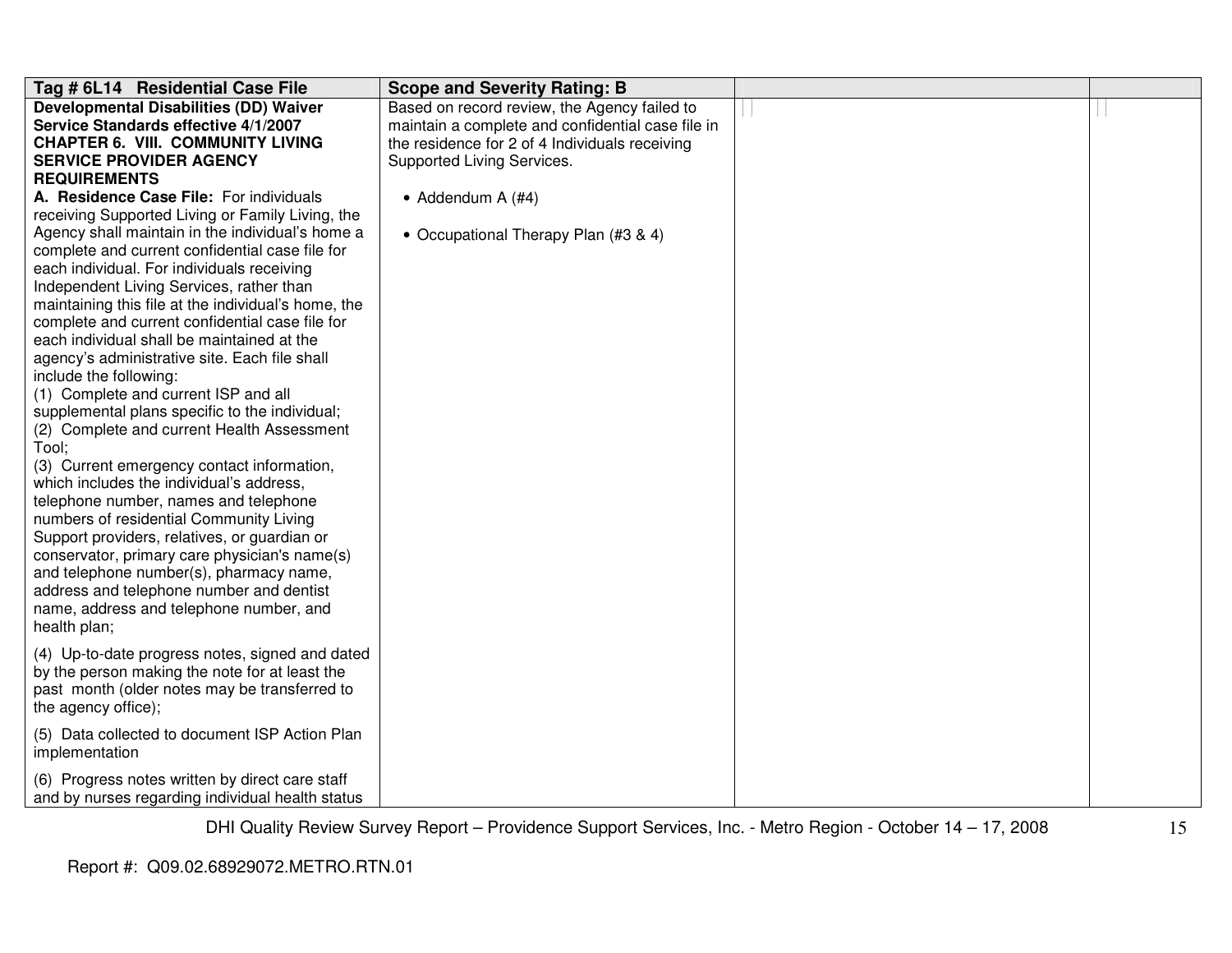| and physical conditions including action taken in                                         |  |  |
|-------------------------------------------------------------------------------------------|--|--|
| response to identified changes in condition for at                                        |  |  |
| least the past month;                                                                     |  |  |
| (7) Physician's or qualified health care providers                                        |  |  |
| written orders;                                                                           |  |  |
| (8) Progress notes documenting implementation                                             |  |  |
| of a physician's or qualified health care                                                 |  |  |
| provider's order(s);                                                                      |  |  |
| (9) Medication Administration Record (MAR) for                                            |  |  |
| the past three (3) months which includes:                                                 |  |  |
| (a) The name of the individual;                                                           |  |  |
| (b) A transcription of the healthcare                                                     |  |  |
| practitioners prescription including the                                                  |  |  |
| brand and generic name of the medication;                                                 |  |  |
| (c) Diagnosis for which the medication is                                                 |  |  |
| prescribed;                                                                               |  |  |
| (d) Dosage, frequency and method/route of                                                 |  |  |
| delivery;                                                                                 |  |  |
| (e) Times and dates of delivery;                                                          |  |  |
| Initials of person administering or assisting<br>(f)                                      |  |  |
| with medication; and                                                                      |  |  |
| (g) An explanation of any medication                                                      |  |  |
| irregularity, allergic reaction or adverse                                                |  |  |
| effect.                                                                                   |  |  |
| (h) For PRN medication an explanation for the                                             |  |  |
| use of the PRN must include:                                                              |  |  |
| Observable signs/symptoms or<br>(i)                                                       |  |  |
| circumstances in which the medication                                                     |  |  |
| is to be used, and                                                                        |  |  |
| (ii) Documentation of the                                                                 |  |  |
| effectiveness/result of the PRN                                                           |  |  |
| delivered.                                                                                |  |  |
| A MAR is not required for individuals<br>(i)                                              |  |  |
| participating in Independent Living Services<br>who self-administer their own medication. |  |  |
|                                                                                           |  |  |
| However, when medication administration is<br>provided as part of the Independent Living  |  |  |
| Service a MAR must be maintained at the                                                   |  |  |
| individual's home and an updated copy                                                     |  |  |
| must be placed in the agency file on a                                                    |  |  |
| weekly basis.                                                                             |  |  |
|                                                                                           |  |  |
|                                                                                           |  |  |